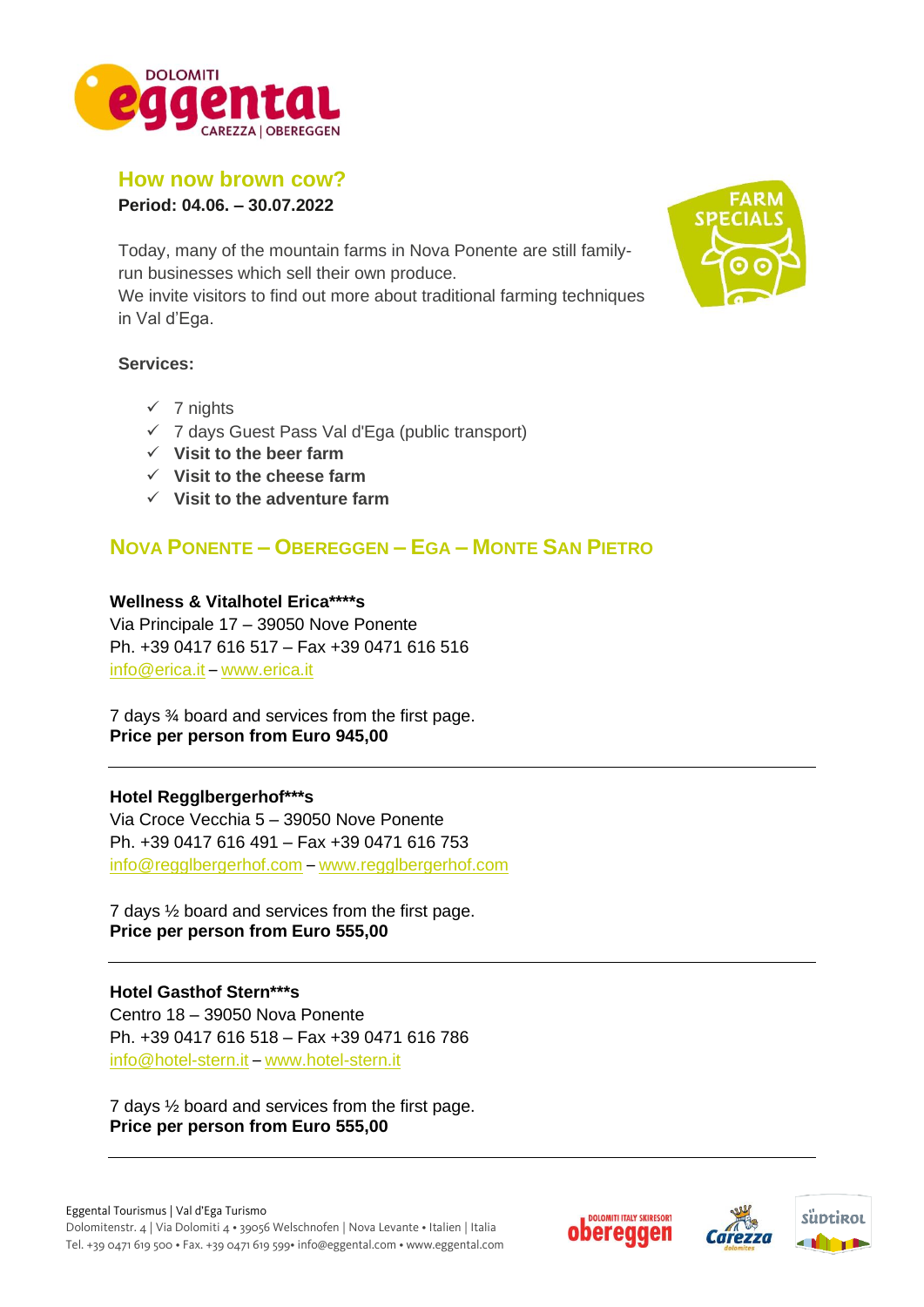

**Residence Wiesenhof\*\*\*** Via Holzer 4 – 39050 Nova Ponente Ph. +39 0417 616 501 – Fax +39 0471 616 211 info@faller-wiesenhof.it – [www.faller-wiesenhof.it](http://www.faller-wiesenhof.it/) 

7 days in apartment and services from the first page. **Price 2 adults + 2 children from Euro 734,00** 

**Garni Holzer\*\*** Via Holzer 8 – 39050 Nova Ponente Ph. +39 0471 617 156 [holzer.pfeifer@rolmail.net](mailto:holzer.pfeifer@rolmail.net) – [www.holzer-pfeifer.net](http://www.holzer-pfeifer.net/) 

7 days bed & breakfast and services from the first page. **Price per person from Euro 275,00** 

**Nock Apartment - 3 suns**  Via Castell Thurn 14 – 39050 Nova Ponente Ph. +39 334 878 7213 [nockapartment@outlook.com](mailto:nockapartment@outlook.com) – [www.nockapartment.com](http://www.nockapartment.com/)

7 days in apartment and services from the first page. **Price per 2 pax. from Euro 605,00** 

**Farm Pension Eggererhof – 3 flowers** Prent 3 – 39050 Deutschnofen Ph. +39 0471 616 573 [eggererhof@rolmail.net](mailto:eggererhof@rolmail.net) – [www.eggererhof.it](http://www.eggererhof.it/) 

7 days bed & breakfast and services from the first page. **Price per person from Euro 290,00**